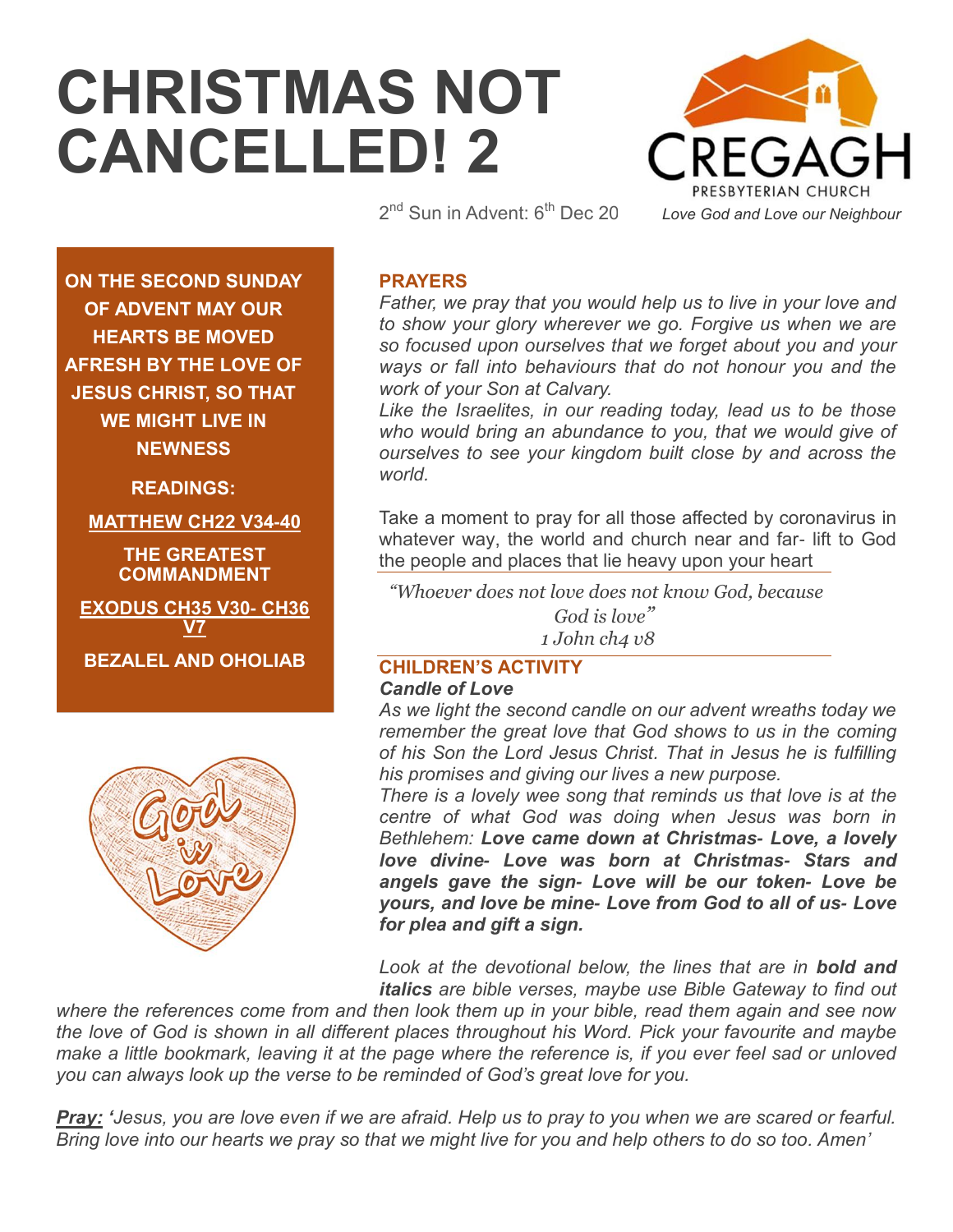

### **DEVOTIONAL**

#### *Love*

God's love undergirds the whole story of the Bible: creation, fall, redemption, and the on-going process of restoration. It might seem strange at first to begin a reflection on Advent love all the way back in Genesis ch1, but we need to remember that God's loving plan for us started with his very first act of creation. Out of nothing, God called forth light. He separated land from the sea, created the sun, moon, and stars, and all the creatures of earth, but the pinnacle of

his creation was humanity. He created us in his own image and made us to love and be loved. However, the first humans doubted the truth of God's love for them and rebelled. But even in humanity's fall into sin, we find God's loving mercy. God did not destroy Adam and Eve, and even as they began to experience the serious consequences of their sin, God made his first promise of future redemption: that Eve's own offspring would one day crush the head of the serpent once and for all time.

As we trace the story of God's people through the Old Testament, we see God's loving plan unfold. God promised Abraham that he would make his descendants a people who would bless all people. God foretold of the One, born of a virgin, who would free the captives, bear our transgressions, suffer in our place, redeem God's people, and usher in a peace unlike anything ever known. Isaiah prophesied the words of the Lord, *"For the mountains may depart and the hills be removed, but my steadfast love shall not depart from you, and my covenant of peace shall not be removed"* And though God's plan took time, he lovingly walked with his people through their suffering, temptation, lose, and trial. Hearing their cry under the yoke of slavery, he led them out of Egypt. When God's people faced exile from the land, he declared, *"Fear not, for I have redeemed you; I* 

*have called you by name, you are mine. When you pass through the waters, I will be with you; and through the rivers, they shall not overwhelm you; when you walk through fire you shall not be burned, and the flame shall not consume you. For I am the Lord your God, the Holy One of Israel, your Saviour."* Generation after generation, God remained faithful to his people even when they doubted him, questioned him, and turned away from him. Witnesses of God's loving faithfulness, like Nehemiah, testified *"You are a God ready to forgive, gracious and merciful, slow to anger and abounding in steadfast love…"*

Revisiting the big picture of God's love for his people during Advent helps us understand the significance of that very first advent, the coming of a Saviour. For this precise reason, Matthew starts his gospel with Jesus' genealogy, tracing his lineage back through King David to Abraham. Matthew wants us to understand that this major event is connected to God's bigger story of love and redemption. Love, incarnated in the form of a tiny baby, came to fulfil a promise God made centuries before. Paul explains, *"he made himself nothing by taking the very nature of a servant, being made in human likeness"* . And he did it because *"God so loved the world that he gave his one and only Son, that whoever believes in him shall not perish but have eternal life"* This is Advent love, *"not that we loved God, but that he loved us and sent his Son as an atoning sacrifice for our sins"* 

Today, we look back and remember that first advent. We see God's promise of redemption fulfilled and we know that a new era of God's restoration has been ushered in. But what are we called to do now as we wait upon the second advent of Jesus Christ? The answer is simple. We are to do what Christ does, love. When his critics tried to test him, asking which commandment is the greatest, Jesus answered *""You shall love the Lord your God with all your heart, and with all your soul, and with all your mind." This is the greatest and first commandment. And the second is like it: "You shall love your neighbour as yourself"".* And so this Advent, let us ask how we can love God and love our neighbour more fully, so that we might fulfil the call of Jesus Christ.

| Love divine, all loves excelling,  | fix in us Your humble dwelling, |
|------------------------------------|---------------------------------|
| joy of heaven, to earth come down: | all Your faithful mercies crown |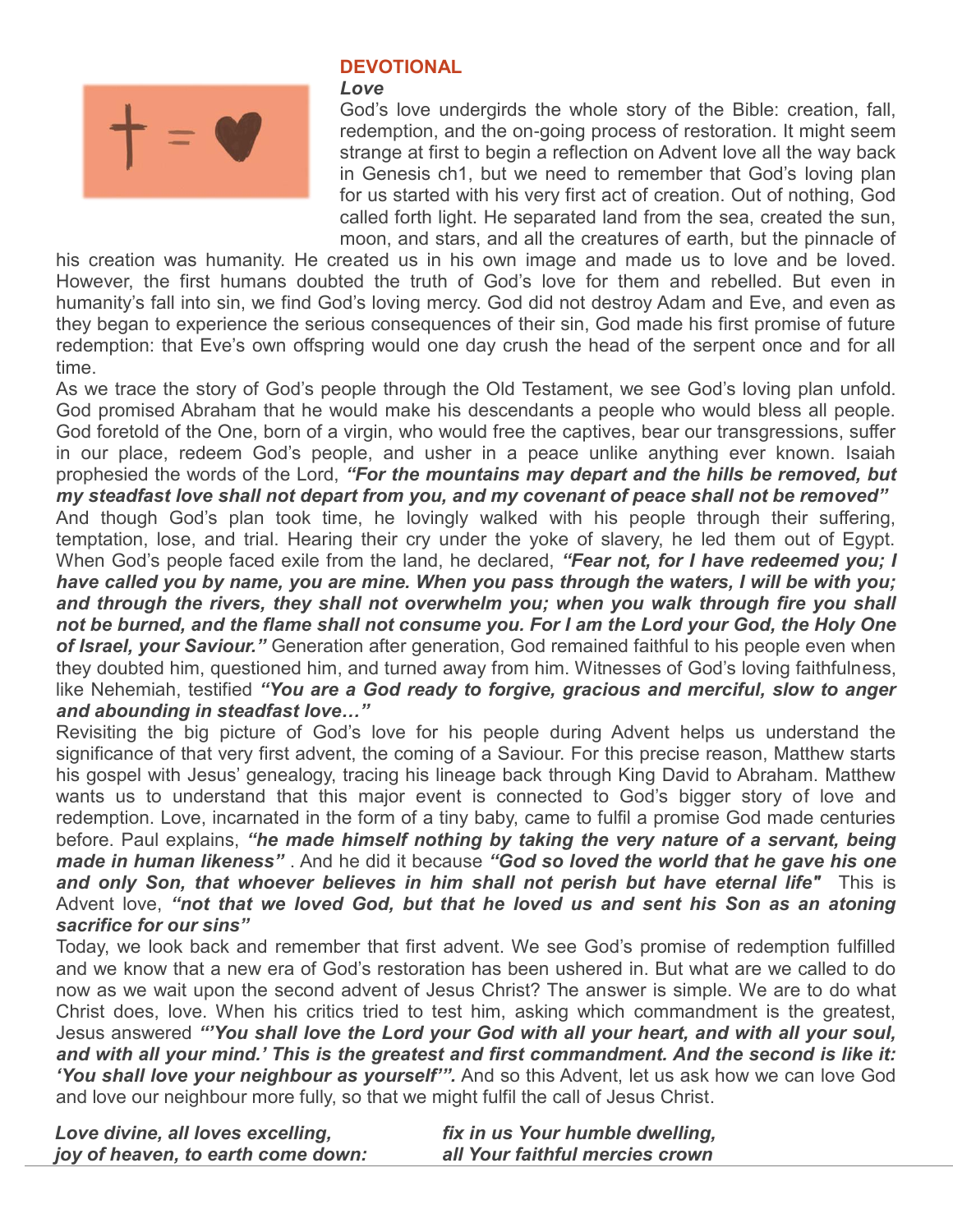#### **ANNOUNCEMENTS**

#### NOTICE OF BEREAVEMENTS

It is my sad duty to report the deaths of Mrs Dorothy Pollock, formerly of Rochester Road and Mrs Sadie Harvey, formerly of Newtownbreada Road. Please remember both their family circles in your prayers at this time.

#### FOODBANK

Over the course of the next two months we are hoping to have another collection for the foodbank, if you would be willing to donate long life foods or household supplies, they can be dropped off at the church on weekday mornings or brought along on Sundays when we open for public worship again.

#### CHRISTMAS OFFERINGS AND WORLD DEVELOPMENT APPEAL

Normally we at Cregagh hold our special festive offering for the building fund; however we are aware that many of the mission projects that we are committed to supporting have not had the opportunity to fundraise as they normally would. To that end the Christmas offering this year will go towards those Mission projects including Emmanuel Ministries Calcutta and PW. Envelopes are available in the pews alongside World Development Appeal envelopes which this year will support the Moderator's Christmas Appeal.

#### OPEN CHURCH

The church building is open for private prayer on Fridays 10am-12noon. There is also the facility to drop off offering envelopes.

MORNING WATCH Morning Watch will resume on Tuesday 15th December at 10:45am

#### CHRISTMAS SERVCIES

13th Dec: 12noon KidZone Christmas Service, 7pm Candlelight Service of Nine Lessons and Carols \*\*\*Gifts may be brought on 13<sup>th</sup> for Belfast Central Mission, and placed under the Christmas Tree, please place presents in bags rather than wrapping them\*\*\*

20th Dec: 12noon KidZone Christmas Service, 7pm Candlelight Service of Nine Lessons and Carols \*\*\*Sunday 13th and 20th will have the same services repeated, we would encourage folk to attend one 12noon service and one 7pm service, so that they will only be coming to church once each Sunday. Please make sure to register, especially for the Carol Service, by contacting Michael Graham on michaelgraham112@gmail.com or 07548635075, as we cannot guarantee a seat, in the church, for those who turn up unregistered\*\*\*

Fri 25th Dec: 9am Christmas morning service \*\*\*Please be sure to register\*\*\* 27th Dec: Last services of 2020 10am and 12noon

#### ZOOM BIBLE STUDY

The last zoom bible study, until the new year takes place on Monday evening at 7pm, all are welcome